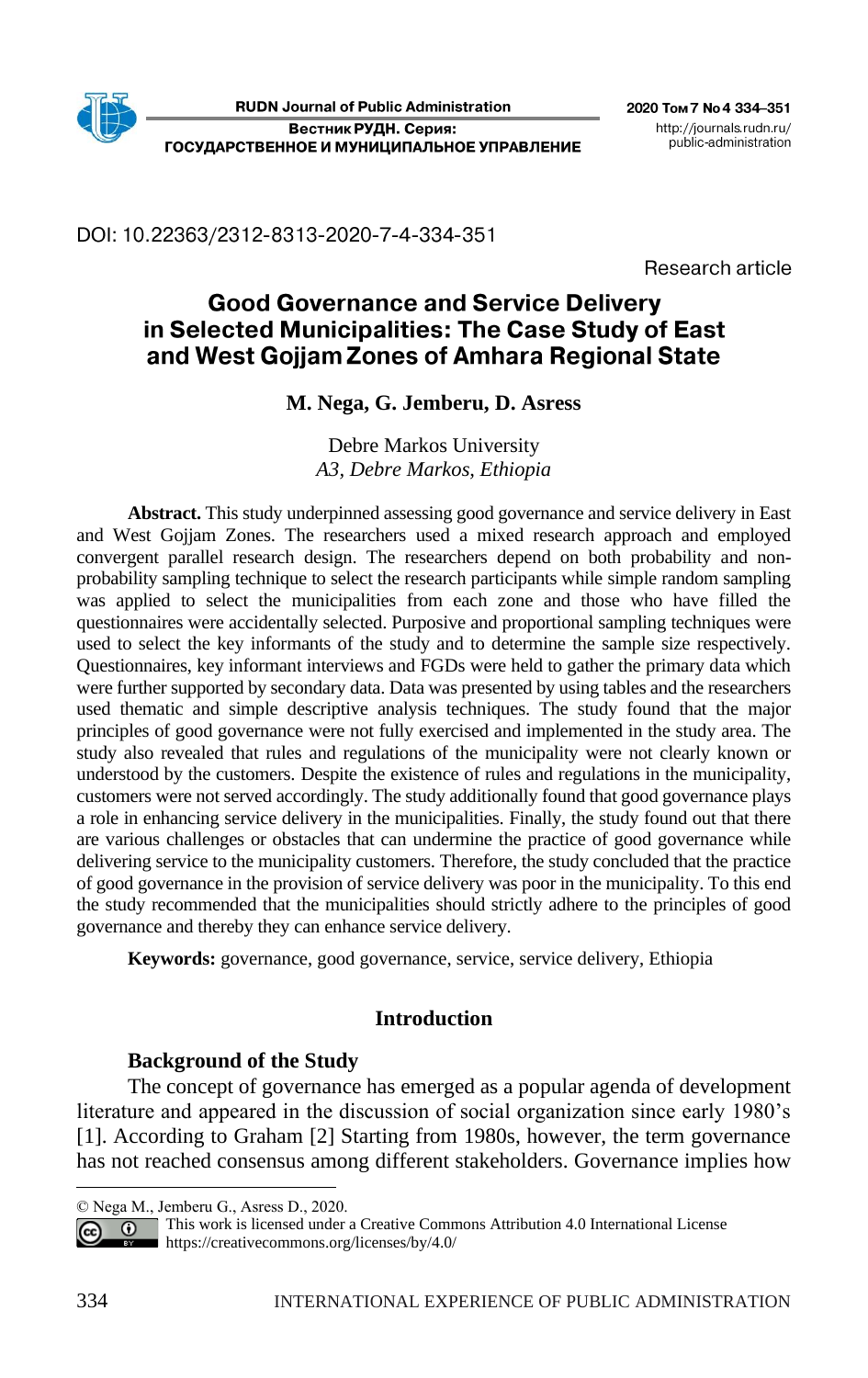power and authority is exercised and distributed, how decisions are made and implemented, and to what extent citizens can participate in decision-making processes and hold decision makers accountable [3].

Governance covers all aspects of exercise of authority through formal and informal institutions in the management of the resource endowments of a state. The mechanisms, processes and institutions, through which citizens and groups communicate their interests, carry out their legal rights, meet their duties and mediate their difference [3]. In the 1989 World Bank (WB) Study "Sub-Saharan Africa from Crisis to Sustainable Growth", good governance is indicated as a public service that is efficient, a judicial system that is reliable, and an administration that is accountable to the public [4]. In the 1992 report entitled "Governance and Development", the World Bank defined good governance as "the manner in which power is exercised in the management of a country's economic and social resources for development" as cited in [5].

Service delivery refers to receiving services in effective and well organized as possible to the planned recipient. In various occurrences, service delivery indicates a level of excellence on the part of the institution as well as it is a trademark of economies that have encouraged past the fabrication stage.

The rise of government's responsibility to the people in the form of providing what is viewed as necessary services has been a central focus in the field of public administration. The role of government has been in direct correlation with a shift in public values, occurring internationally and nationally, many times driven by nations' progress towards development. Public services include health, education, employment assistance, infrastructure, and agriculture to name a few. Populations across the globe often demand that their governments deliver public goods to them; however, in some instances, particularly when it concerns extreme poverty, these demands go unmet by governments as a result of bad governance [6]. Poor service delivery remains an important challenge in South Africa, and there have been many violent service delivery protests in municipal areas, and these protests resulted from both the lack of service and from poor quality services rendered [7].

Noting the significance of strengthening capacity for effective service delivery, Ethiopia has designed and implemented large public sector capacity building programmes, which among other things, is aimed at improving public service delivery. The Public Sector Capacity Building Program Support Project introduced in 2004, is one of the largest public sector capacity building programmes that was designed and implemented. The aim of the programme was to improve the scale, efficiency, and responsiveness of public service delivery at the federal, regional, and local level; to empower citizens to participate more effectively in shaping their own development; and to promote good governance and accountability and there by enhance service delivery [4].

According to the Office for the Coordination of Capacity Building the Ethiopian government recognized the importance of improving the performance of service delivery and the creation of accountable and responsible civil service institutions that would improve municipal services by the practice of good governance. Service delivery needs responsiveness by service providers, managers,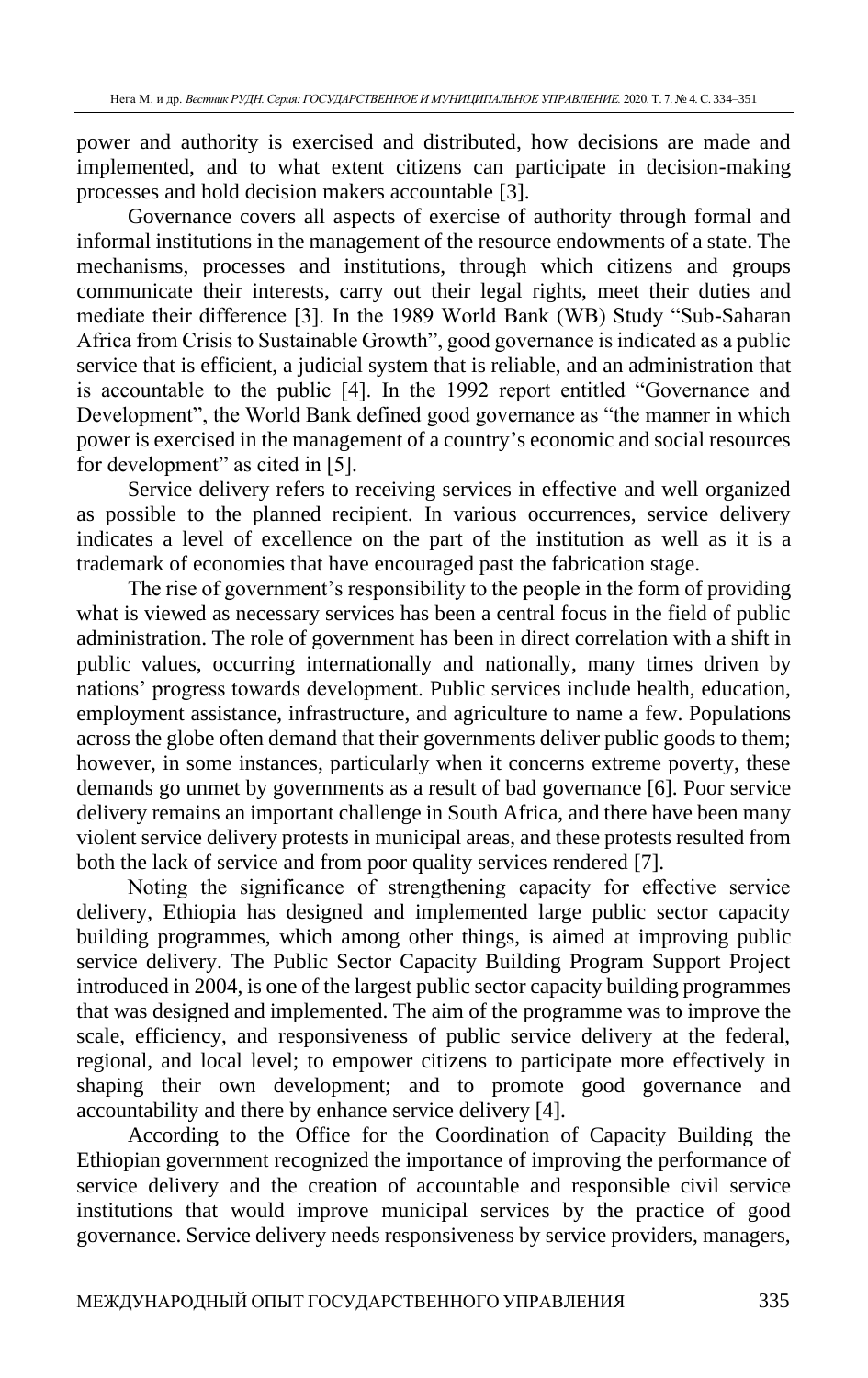and policy makers to be answerable, to provide enforcement, and to make relevant organizational changes to make services "people-centered" [3].

The International Federation of Accountants [8], argued that in order to deliver good governance in the public sector, both governing bodies and individuals working for entities must act in the public interest at all times, consistent with the requirements of legislation and government policies, avoiding self-interest and, if necessary, act against a perceived organizational interest. Acting in the public interest implies a wider benefit to society, which should result in positive outcomes for service users and other stakeholders.

According to African Institute of Management Development and Governance [9], the lack of good service delivery by Ethiopian public institutions including the municipalities have received much attention in recent years. And Service quality within local government is perceived as being generally poor. Therefore, an assessment of good governance practices is vital for municipal service delivery.

## **Statement of the Problem**

According to National Urban Planning Institute [10], an urban area is said to be efficient and effective when it provides those urban services that directly affect the quality of urban life, which include social services, physical infrastructure and other municipal related services. Municipal services are those public services, which are rendered and controlled by the urban administration. These include sewerage, sanitation, garbage collection and disposal, public markets, abattoir, recreation and cultural places, etc. The delivery, efficiency and sufficiency of these public services are crucial in determining the quality of urban environment and life.

Since the establishment of municipalities in Ethiopia low service delivery is a matter of concern which stagnate country development and the growth of municipalities [10]. There is worldwide dissatisfaction with the quality of service offered in public institutions. In Africa particularly in Ethiopia, many people complain about the quality of customer service representatives, facilities, procedure or policies and the general atmosphere of municipal services. Municipal service delivery is in a very precarious state, as a result, many people in Amhara region have little confidence in the efficiency, effectiveness and responsiveness of local government as demonstrated by the protests in various municipalities of the region. In addition, the delivery of service by municipal sector is also not properly tailored to customer needs. Therefore, public service delivery faces numerous challenges including public money wastage, low revenue collections, low paid and unmotivated public servants, poor accountability and generally poor performance on service delivery [11; 12]. In most of the Amhara regional state municipal services are attributed to poor institutional governance. Moreover, there are public cries on inadequate electricity services, poor infrastructure, complex bureaucratic procedures, poor customer services, and corruption.

There were various studies conducted in Ethiopia and abroad related to this study. Outside Ethiopia for instance, Abdullahi [13] has studied on good governance, institutions and service delivery in Gombe State; Tuhafeni [14] conducted a research entitled an evaluation of good governance and service delivery at sub national levels in Namibia; Woleola has investigated about good governance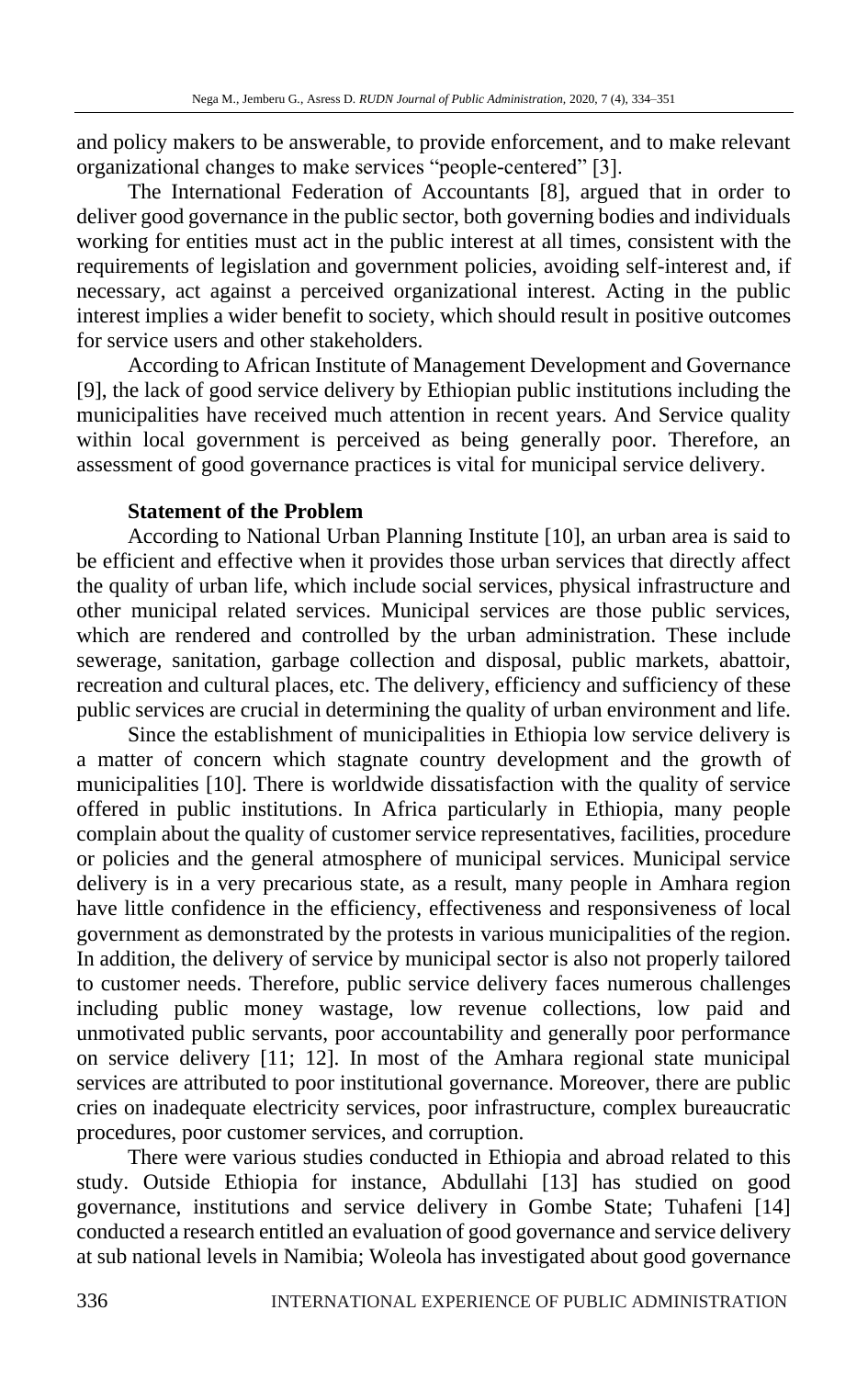theory and the quest for good governance in Nigeria; Saada [15] has also conducted a study on the role of good governance practices in enhancing service delivery in public institutions of Tanzania: The case study of Tanzanian Electric supply company; Annie has studied on community expectations and perceptions of municipal service delivery: a case study in the Emfuleni local area in South Arica.

Also, in Ethiopia the researchers have reviewed some studies related to the issue. These were for example, Tadele Fekadu [16] has conducted a study on public roads service delivery and governance: The case of Benishangul Gumuz regional state; Kassahun Yirga [17] has studied on the assessment of prevalence of good governance in the public sector: The case of public institutions in Debre Birhan Town; Gizachew Asrat [18] has examined the challenges and opportunities of local good governance in Lumame Town/Awabel Wereda, East Gojjam Zone), Amhara Region and Tewodros has also assessed the prevalence of good governance in the public sectors of Gedeo Zone: The case of Yirga Cheffe Town Administration, Ethiopia.

All the above-mentioned studies failed to emphasize the practice of good governance in service delivery especially in the municipalities of East and West Gojjam Zones. Therefore, to fill this gap the researchers were motivated to conduct this study.

## **Objectives of the Study**

The general objective of this study was to assess good governance and service delivery in the municipalities of East and West Gojjam Zones of Amhara Regional State. This study has the also the following specific objectives.

1. To determine the extent by which stakeholders in the municipalities are adhered to good governance practices in service delivery.

2. To identify the challenges that hinder good governance practices in the provision of service delivery in the study areas.

3. To investigate the level customers satisfaction on the services provided by the municipal authorities on the study area.

## **Significances of the Study**

This study would serve as a foundation stone for providing information to researchers, development practitioners, and policymakers working in the surrounding zones and Woreda with regard to good governance and service delivery. It will also enable the government bodies and its partners to design policies for enhancing service delivery through good governance practices for the present and future generations. Moreover, stakeholders interested in intervening with the aim of promoting service delivery into the study area would benefit from the findings of the study.

## **Scope of the Study**

The study was delimited to assess good governance practices in service delivery in the municipalities of East and West Gojjam Zones. Specifically, this study was limited to the municipalities of the two zones of Amhara Regional State. These were Bure, Mankusa, Finoteselam, Dembecha, Amber, Dejen, Bichena and Mertolemariam. The study was also limited towards the practice of good governance and service delivery in the selected study areas. Difficulty of colleting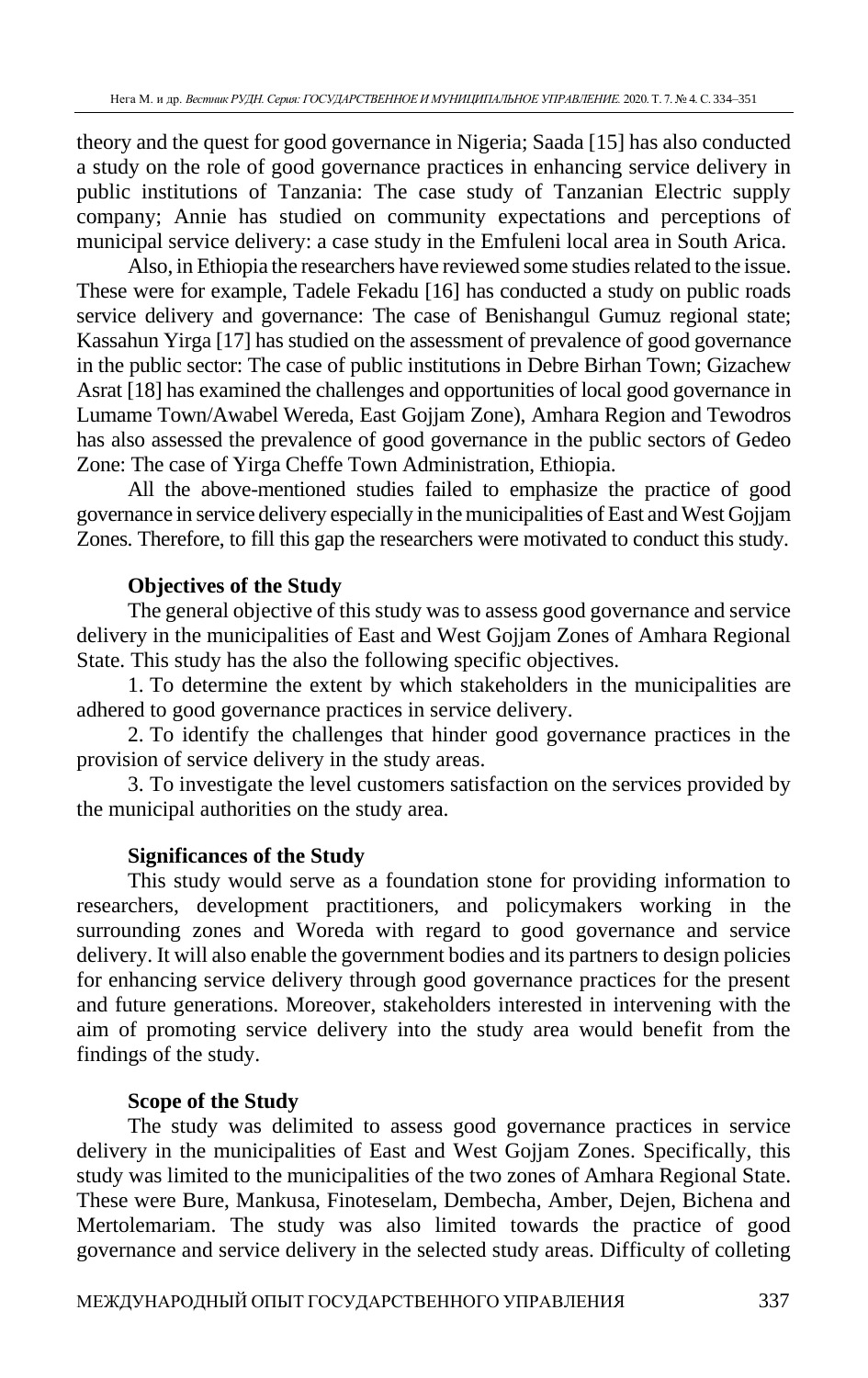some of those data due to the negligence of the participants, unwillingness to fill the questionnaire were also part of the limitations of the study. Even some of the participants were fear of giving genuine responses.

### **Research Methodology**

The study was conducted using mixed approach to get the desired evidence from the response providers. The objective for this study clearly shows that the intention of this research was to assess the practice of good governance for the improvement of service delivery in the municipalities. Using a combined approach would therefore enable the researchers to "collect numerous forms of data and examine them from various angles to construct a rich and meaningful picture of a complex, multifaceted situation" [19].

## **Research Design**

According to Saunders [20] the choice of the research design depends on the objectives of the study, the available data sources, the cost of obtaining the data and the availability of time. Research design is used to structure the research; to show how all of the major part of the research project the samples or group, work together in addressing research question [21]. Accordingly, the researchers employed convergent parallel research design. This method was appropriate to merge qualitative and quantitative data so as to provide a broad analysis of the research problem. The researchers collected both qualitative and quantitative data at roughly the same time and integrate the information in the interpretation of the overall results.

## **Participants of the Study**

The participants of this study were municipal officials and authorities who have been addressed using key informant interviews. Municipal office professionals or service providers and accidentally contacted service users of the municipality were mainly the participants of the study.

## **Sampling Techniques and Sample Size**

The researchers relied on both probability and non-probability sampling techniques to select the research participants. From probability sampling techniques the researchers used random sampling techniques to select municipalities from East and West Gojjam Zone, accordingly four municipalities from each zone were selected randomly. The study used purposive sampling technique to select respondents of each municipal official in the study. In Addition, respondents of service users of the municipality were selected based on convenience sampling (accidental) method. This is due to the nature of the service users unavailability in a fixed time and place.

A sample is a collection of some parts of the population on the basis of which judgment is made. It should be small enough to make data collection convenient and should be large enough to be a true representative of the population which is selected [22]. The sample size was determined by using proportional sampling technique. Since the number of service users in the municipality were not exactly known the researchers used proportional sampling technique. Cochran [23] adopted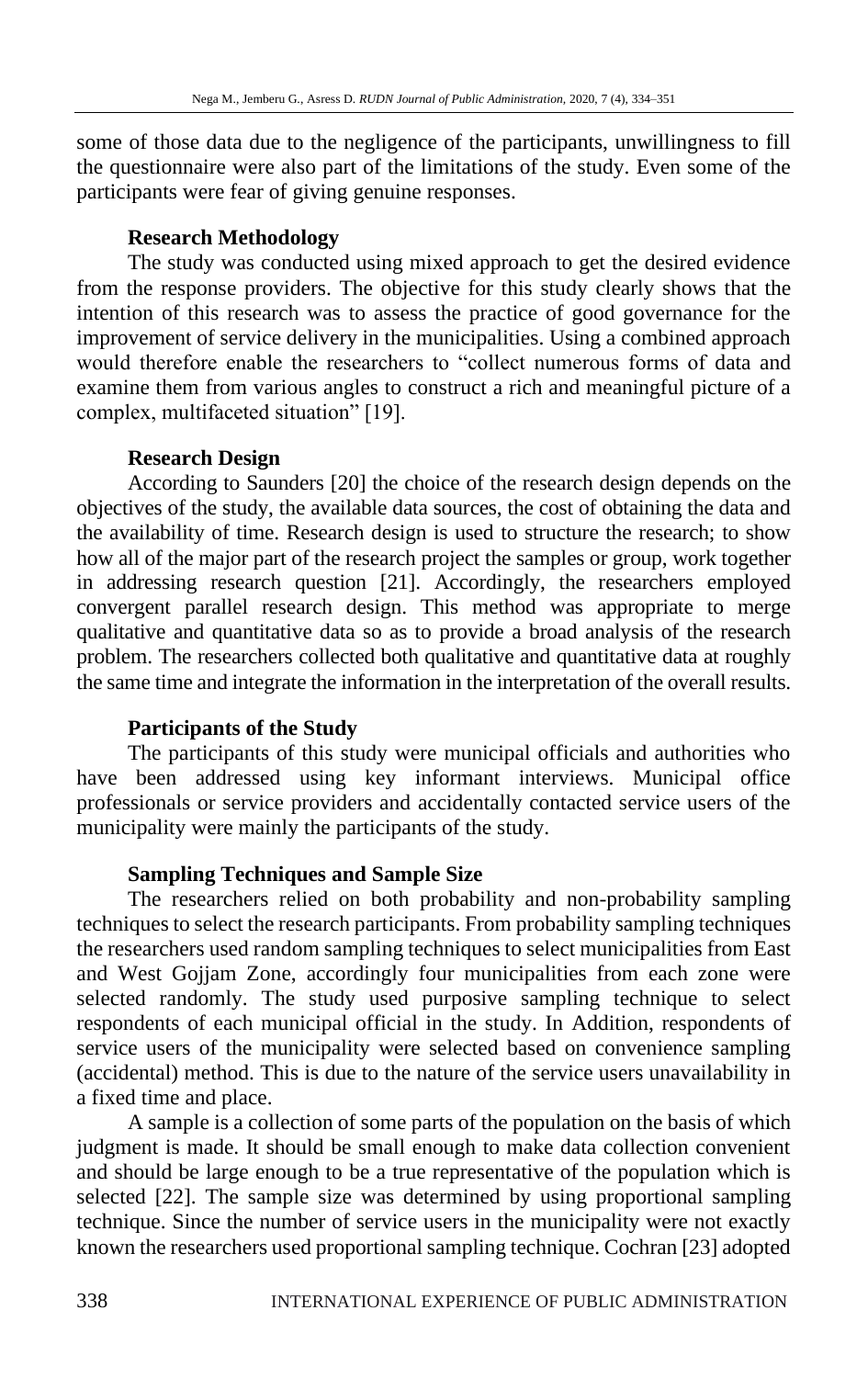a formula for calculating sample size when the population is infinite. That is, when the degree of variability of the population is not known Cochran advised to use the following sample formula to calculate the sample size.

$$
n_o = \frac{Z^2pq}{e^2}
$$

Where,  $n_0$  is the sample size,  $z$  is the selected critical value of desired confidence level, *p* is the estimated proportion of an attribute that is present in the population,  $q p = -1$  and *e* is the desired level of precision. By considering the maximum variability, which is equal to 50% ( $p = 0.5$ ) and taking 95% confidence level with  $\pm$ 5% precision, the calculation for required sample size was determined as follows;

$$
p = 0.5
$$
 and hence  $q = 1 - 0.5 = 0.5$ ;  $e = 0.05$ ;  $z = 1.96$   
so,  $n_0 = \frac{(1.96)^2 (0.5)(0.5)}{(0.05)^2} = 384.16 = 384$ 

Based on the above formula the sample size of the study was 384 as a whole and specifically 48 respondents have filled the questionnaires from each municipality.

### **Tools of Data Collection**

The instruments or tools of data collection employed in this study were questionnaires, three FGDs and semi-structured interviews. The self-administered questionnaires were prepared in line with the research objectives and they include both closed and open-ended questions. Additionally, semi-structured interview with the municipal administration officials used as a primary data gathering tool. Two key informant interviews from each municipality were part of the study. Hence the Semi-structured interview provides an opportunity of getting reliable data, and it provided a chance for the interviewer and interviewees to have better interaction and clarification of the issues as well as support the response to be obtained through the questionnaires.

#### **Data Analysis Methods**

Data collected through questionnaire was arranged, condensed and corrected according to their similarities. These quantitative raw data were analyzed using descriptive statics. Data was also presented through tables, percentage and frequencies while qualitative data (i.e. nonnumeric data) collected through semistructured interview was first summed up together and then was thematically analyzed.

### **Data Analysis and Interpretation**

### **Background and Characteristics of Respondents**

The reason of the researchers in recording sex of respondents was to show that respondents came from both sexes. Unfortunately, the sex of respondents in table 1 item number 1 shows that 59.1% them were males and the rest of 40.9% were females. From this the study reveals that males frequently visit the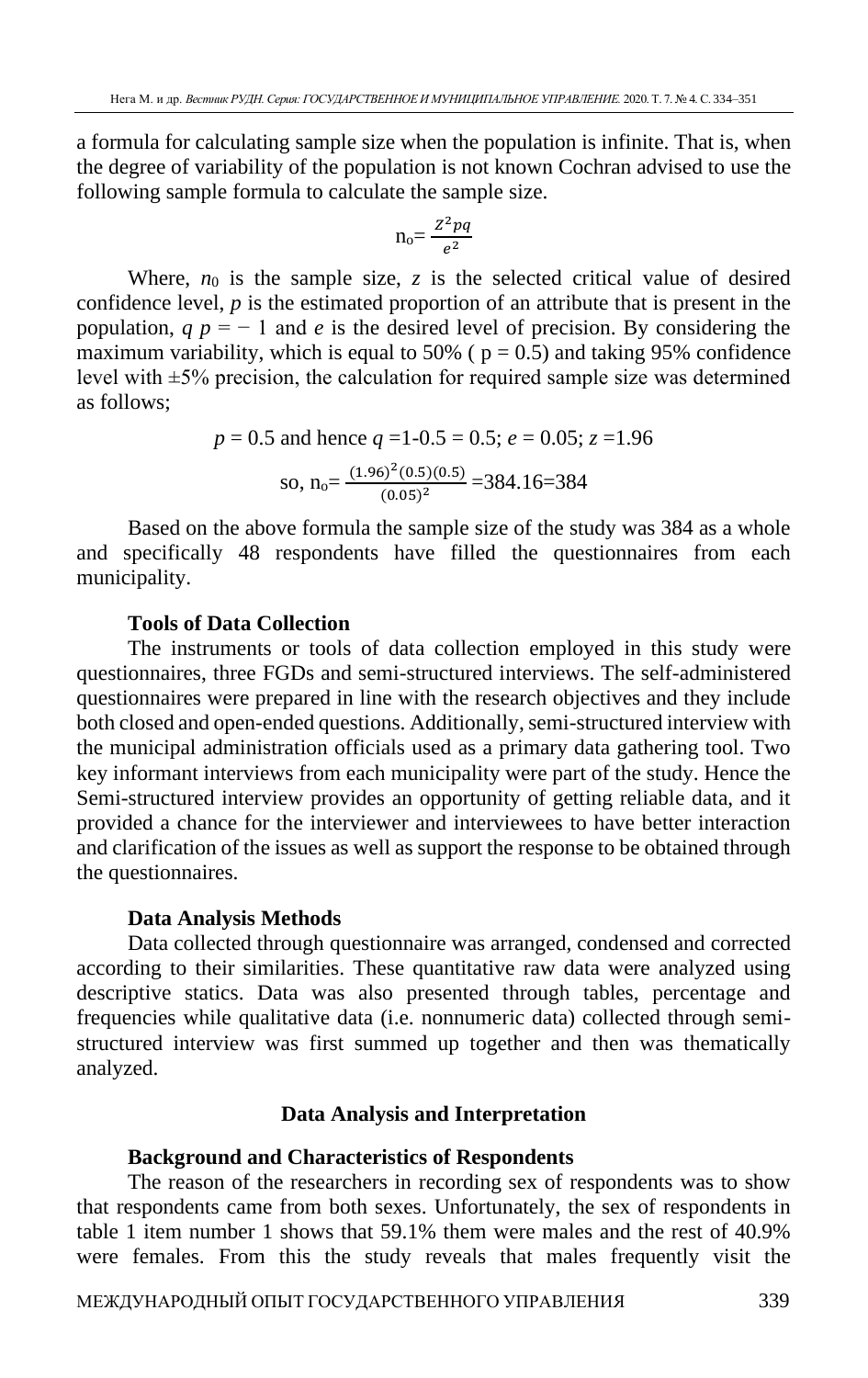municipality than females which indicates that females in the municipalities are not equally visiting or following up municipalities to get public service.

Table 1 item numbers 2 indicates that majority of the respondents that is 41.4% of them were in the age group of 36–45, 33.9% of them were in between 18 and 35 and lastly 24.7 % of them were above 45 years of age. Hence the result of this study indicates that most of the respondent's mature people who can really understood the issues related with the study.

*Table 1*

| N <sub>0</sub> | <b>Item</b>   | <b>Categories</b> | Frequency | Percentage |
|----------------|---------------|-------------------|-----------|------------|
|                |               | Male              | 227       | 59.1%      |
| 1.             | <b>Sex</b>    | Female            | 157       | 40.9%      |
|                |               | Total             | 384       | 100%       |
|                |               | $18 - 35$         | 130       | 33.9%      |
| 2.             | Age           | $36 - 45$         | 159       | 41.4%      |
|                |               | Above 45          | 95        | 24.7%      |
|                |               | Total             | 384       | 100%       |
|                |               | Primary           | 48        | 12.5%      |
|                |               | Secondary         | 52        | 13.5%      |
|                | Educational   | Preparatory       | 75        | 19.6%      |
| 3.             | <b>Status</b> | Diploma           | 87        | 22.7%      |
|                |               | Degree            | 57        | 14.8%      |
|                |               | MA and above      | 34        | 8.9%       |
|                |               | N <sub>0</sub>    | 31        | 8%         |
|                |               | Total             | 384       | 100%       |

**General Information of Respondents in Terms of Age, Gender and Educational Background**

*Source:* Researchers Own Survey (2019).

The sole reason of researchers in investigating educational status of the respondents was to ensure that the service takers can easily understand issues and provide reasonable responses to the questionnaires. As a result, only 8 % were not educated, 8.9% were MA and above, 14.8% were degree holders, 22.7% were diploma holders, 19.6% were in preparatory level, 13.5% were in a secondary level and lastly 12.5% were at a primary level. From this the researchers concluded that insignificant number of respondents were uneducated.

*Table 2* 

**Experience of Respondents in Being Served from the Municipality**

| Experience |     |     |     |     | 0–5 years $\vert$ 5–10 years $\vert$ 10–15 years $\vert$ 15–20 years $\vert$ Above 20 years | Total |
|------------|-----|-----|-----|-----|---------------------------------------------------------------------------------------------|-------|
| Frequency  | 85  |     | 76  |     |                                                                                             | 384   |
| Percentage | 22% | 29% | 20% | 15% | 14%                                                                                         | 100%  |

*Source:* Researchers Own Survey (2019).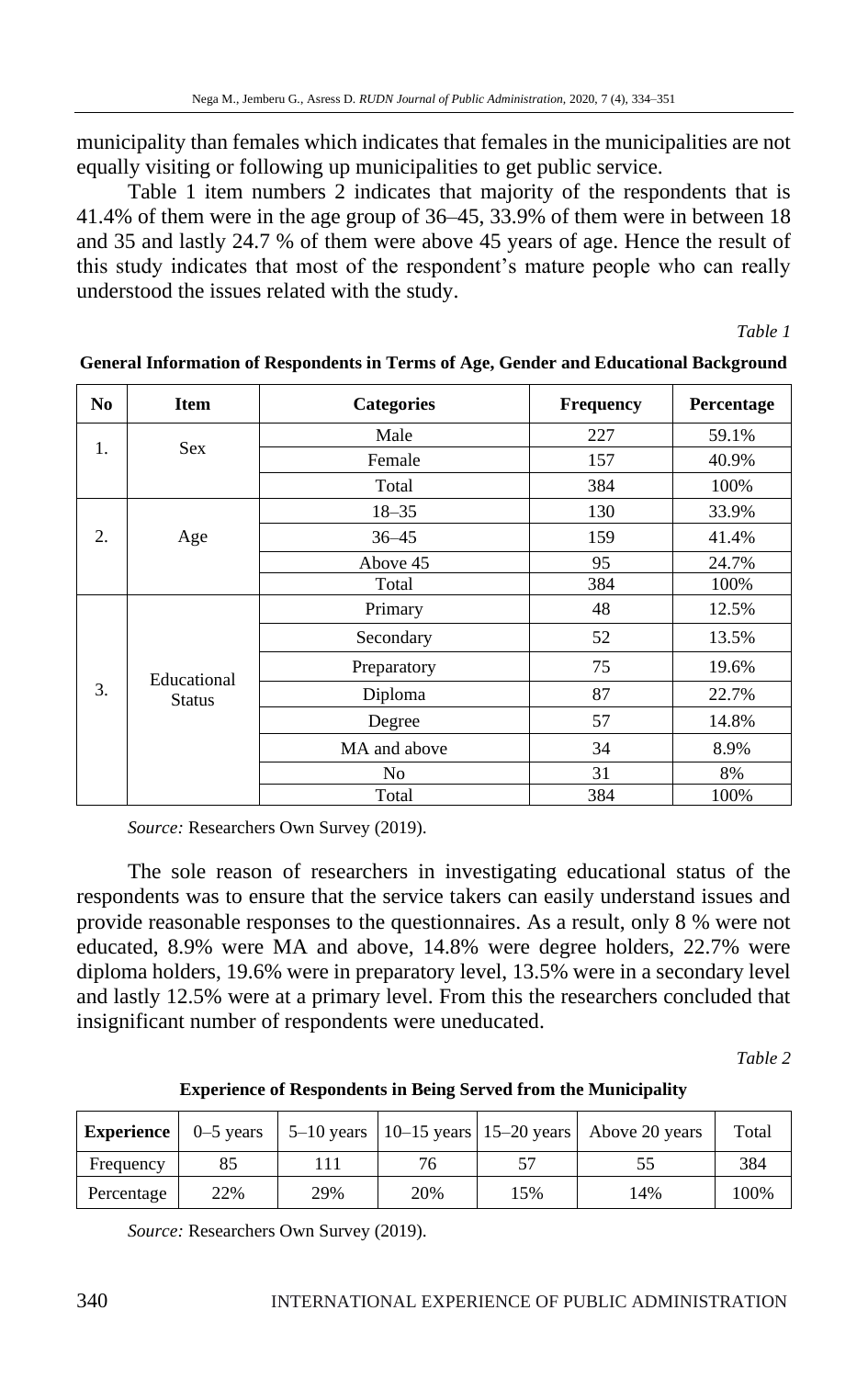Table 2 displays that 22% of the respondents from 0–5 years, 29% from 5–10 years, 20% from 10–15 years, 15% from 15–20 years and 14% above 20 years have been using service from the municipalities. This result indicates that almost more than half of the respondents do have enough experience about the situation of service provision in the municipalities because most of them have been served for more than five years so that they can understand what was being exercised in the institution. In short, they have an understanding of the situation of service delivery at the municipality.

## **Questions Related to the Practice of Good Governance**

*Table 3* 

| <b>Response</b> | <b>Frequency</b> | Percentage |
|-----------------|------------------|------------|
| Totally aware   | 117              | 30 %       |
| Aware           | 129              | 34%        |
| Partially aware | 75               | 20%        |
| Not at all      | 63               | 16 %       |
| Total           | 384              | 100%       |

#### **Respondents Knowhow about Good Governance**

*Source:* Researchers Own Survey (2019).

As it is demonstrated in the above table 3 regarding the knowhow of good governance 30% of respondents have full knowhow about good governance, 34% of them have awareness, 20% of them are partially aware and 16% of them don't know anything about it at all. This shows that the respondents have no difficulty in responding to questions related to good governance which fills the problem of responses that comes as a result of knowledge gap.

*Table 4* 

| Do you know the municipalities' service<br>delivery rules and regulations? | Frequency | <b>Percentage</b> |
|----------------------------------------------------------------------------|-----------|-------------------|
| Yes                                                                        | 147       | 38.3%             |
| No                                                                         | 237       | 61.7%             |
| Total                                                                      | 384       | 100%              |

#### **Respondents Awareness about the Rules and Regulations of the Municipality Service Provision**

*Source:* Researchers Own Survey (2019).

As it is clearly presented in table 4, most of the respondents that is, 61.7% do not have the understanding and the knowhow about the municipalities service delivery rules and regulations and the remaining 38.3% of the respondents have information about it. Hence this finding indicates that the respondents were not able to clearly recognize the rules and regulations of the municipalities. This indicates the persistence of knowledge gap in knowing and understanding the rule and the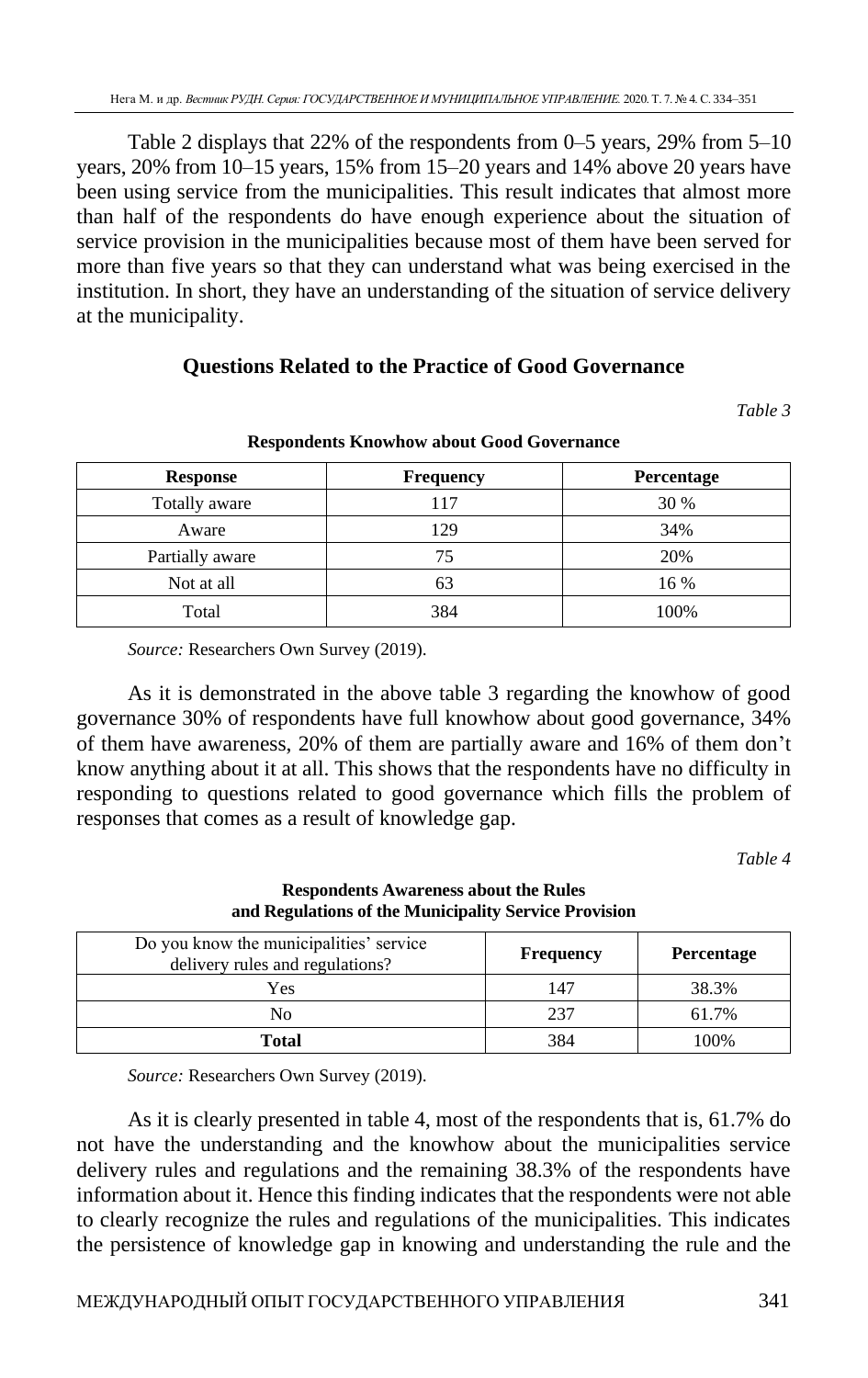regulations of the municipalities. The rules must be known in so that they can be actually enforced and applied consistently and fairly, that conflicts be resolvable by an independent judicial system, and that procedures for amending and abolishing the rules exist and are publicly known. The key informant interview result from Finote Selam Municipality official which was conducted on 14/05/2011 confirms the above finding as follows;

*He argues that most of the service users didn't have an understanding about the rules and regulations of the municipality and there is a divergence of customers needs with the rules and regulations. Since they didn't know exactly the rules and regulations of the municipality, they blindly consider the municipality as the main source of the problem while in fact there are plenty of problems on the side of the service users.* 

Kassahun Yirga [17] identified that good governance will persist in any institution if and only if the whole staff of the institution have the understanding and the awareness of good governance which can be addressed through seminars, trainings, workshops, pamphlets, journals, etc. Inability of awareness creation through different mechanisms to concerned bodies about the service they provide will provoke confusion among stakeholders and there by leads to the total destruction of service provision. Generally, the limitation in awareness creation will produce low value for good governance both among the civil servants and service users. They may also consider good governance as an idea or concept that has no significance for efficient service delivery. According to FGD participants most of them declared that they didn't fully know the rules and regulations of the municipality.

*Table 5* 

|                   | <b>Response</b> | <b>Frequency</b> | Percentage |
|-------------------|-----------------|------------------|------------|
|                   | Very High       | 54               | 14.1%      |
| Level             | High            | 56               | 14.5%      |
| of Implementation | Low             | 89               | 23.2%      |
|                   | Very Low        | 185              | 48.2%      |
|                   | Total           | 384              | 100%       |

**Implementation Level of Rules and Regulations of the Municipalities**

*Source:* Researchers Own Survey (2019).

Regarding the extent of implementation of rules and regulations by the municipalities 14.1% replied very high, 14.5% said high, 23.2% replied low and 48.2% responded as very low. Therefore, the finding confirmed that the level of implementing the rules and the regulations of the municipalities was highly diminished.

The interview conducted with House Development Official of Dembecha municipality in  $5/05/2011$  proves the above finding as follows;

*As it is obvious rules and* regulations *are made by the regional state and distributed to the municipalities in the region. These documents are given only to*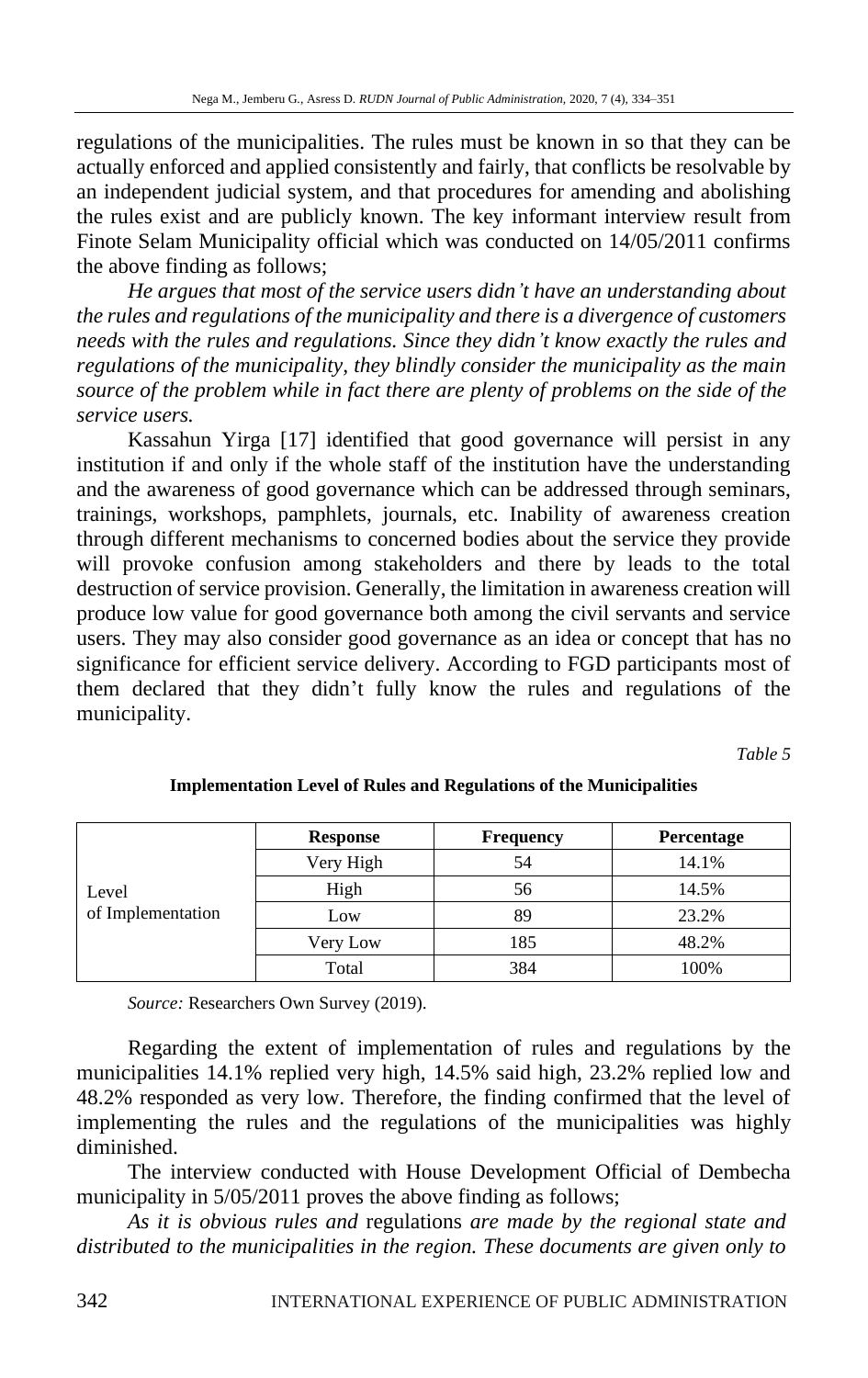*high officials of the municipalities and will not be clarified or distributed to all staffs. Even some claim that the rules and the regulations as ambiguous and have no practical implementation. Thus, this leads to obstacle for quality service provision in the institution.*

This idea was also substantiated by FGD discussion which was conducted at Bichena municipality. They said that rules and regulations of the municipality are not practiced. Some of the municipality officials in return for money they frequently serve people by breaking the rules and regulations that they are sure of getting money or any other incentives.

*Table 6* 

|                                    | Response  | <b>Frequency</b> | <b>Percentage</b> |
|------------------------------------|-----------|------------------|-------------------|
|                                    | Very Good | 64               | 16.7%             |
|                                    | Good      | 76               | 19.8%             |
| Attitude towards service provision | Poor      | 126              | 32.8%             |
|                                    | Bad       | 118              | 30.7%             |
|                                    | Total     | 384              | 100%              |

#### **Respondents Attitude towards Service Provision in the Municipality**

*Source:* Researchers Own Survey (2019).

In table 6 above, the attitude of respondents towards their municipality is bad constituting 30.7%, in addition 32.8% of the respondents claim it is poor, some of them (that is 19.8%) replied good and the rest 16.7% concluded that it is very good. Consequently, this finding indicates that the service users didn't have a good perception to the service provision process in the municipality.

One of the interview results which was taken from Bure Town Service Provision Office in 14/05/2011 supplement the finding raised above. Customers have awful perception to the municipality service provision. According to the respondent the reason for this bad image was because of frequent leadership replacement open up gaps in service provision. Even if the institution has posted the ethical principles but they are failed to be implemented by the staffs. In addition, most of the staffs lack benevolent and honest habits of service delivery.

Table 7 item number 1 shows that 16.4% of respondents strongly assure that there is transparency in service delivery at the municipality, 15.6% of them agree that there is transparency in service delivery in the municipality, and above all 68% of the respondents disagree or strongly disagree in the prevalence of service delivery in the municipality. Mulat Chanyalew [24] finds out that access of appropriate information is good enough to deliver efficient and effective service delivery. Failure to release information by staff members will put service provision at risk.

Table 8 item number 2 shows that 14.8% of respondents strongly agree that there is accountability in service delivery at the municipality, 16.2% of them agree that there is accountability in service delivery in the municipality, and in aggregate 69% of the respondents disagree or strongly disagree the prevalence of accountability in service delivery in the municipality. Whenever a delivery system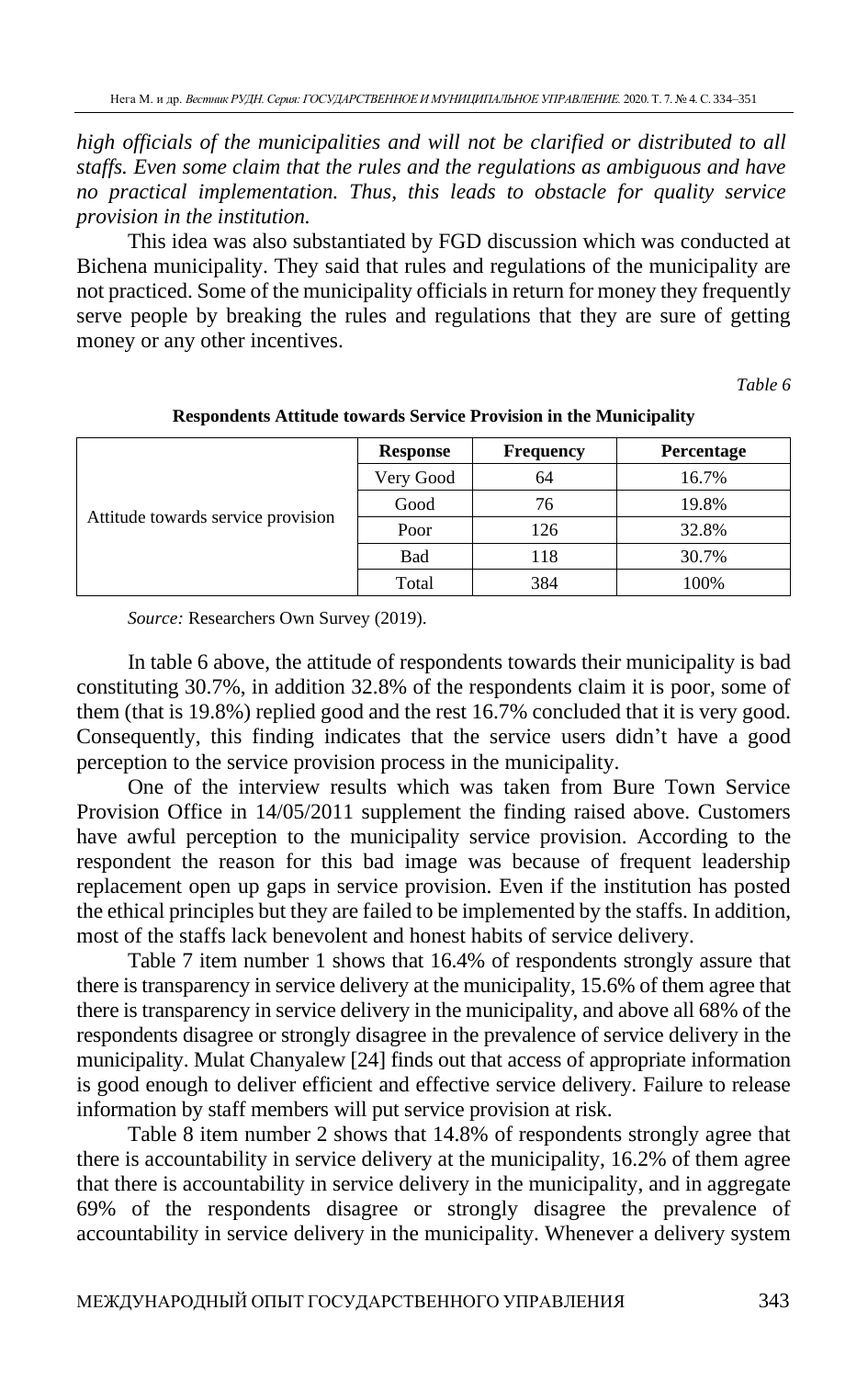is adopted by a particular municipal government, it remains the responsibility of that municipality to be accountable for all its activities, which includes the assurance of service provision of an acceptable quality [25]. This finding was confirmed by an interview carried out with Dejen Manicipality Chief Excutive (16/05/2011).

*Table 7* 

| N <sub>o</sub> | Principles of<br>good governance | Category         | Strongly<br>Disagree | Disagree | Agree | Strongly<br>Agree | Total |
|----------------|----------------------------------|------------------|----------------------|----------|-------|-------------------|-------|
|                |                                  | <b>Frequency</b> | 154                  | 107      | 60    | 17                | 384   |
| 1.             | Transparency                     | Percentage       | 40.1%                | 27.9%    | 15.6% | 16.4%             | 100%  |
|                |                                  | <b>Frequency</b> | 124                  | 141      | 62    | 57                | 384   |
| 2.             | Accountability                   | Percentage       | 32.3%                | 36.7%    | 16.2% | 14.8%             | 100%  |
|                |                                  | <b>Frequency</b> | 102                  | 131      | 76    | 75                | 384   |
| 3.             | Participation                    | Percentage       | 26.6%                | 34.1%    | 19.8% | 19.5%             | 100%  |
|                |                                  | <b>Frequency</b> | 126                  | 138      | 58    | 62                | 384   |
| 4.             | Responsiveness                   | Percentage       | 32.9%                | 35.9%    | 15.1% | 16.1%             | 100%  |
|                |                                  | <b>Frequency</b> | 144                  | 108      | 76    | 56                | 384   |
| 5.             | Rule of law                      | Percentage       | 37.5%                | 28.1%    | 19.8% | 14.6%             | 100%  |
|                | Equality<br>6.                   | <b>Frequency</b> | 174                  | 111      | 50    | 49                | 384   |
|                |                                  | Percentage       | 45.3%                | 28.9%    | 13%   | 12.8%             | 100%  |

**Respondents Stand on Implementation Level of the Principles of Good Governance in the Municipalities**

*Source:* Researchers Own Survey (2019).

*He argued that our municipality is highly affected by the problem of accountability. He said that if we had really practiced accountability, all of us would have been resigned or removed from office. Most of the staff members as mine judgment are not free from being questionable. This indicates that we are not effective in being accountable.*

Table 7 item number 3 shows that 19.5% of respondents strongly accept that there is participation in service delivery at the municipality, 19.8% of them agree that there is participation in service delivery in the municipality, and a total of 60.7% of the respondents disagree or strongly disagree in the existence of participation in service delivery in the municipality. Here the interview held with Amber Municipality Official (16/05/2011) strengthened this idea. He believed that one of the main good governance problems of the institution are lack of involving the community in matters affecting them and lack of coordination with concerned institutions. In addition, according to Girma Defere [26] absence of people's participation in the planning strategies of an institution is one indication for the dominance of bad governance. Peoples should take part in the formulation of policies and the making of decisions to have good governance in the institution. Good governance requires opening of opportunities to the concerned bodies to participate during the formulation of development strategies and related affairs that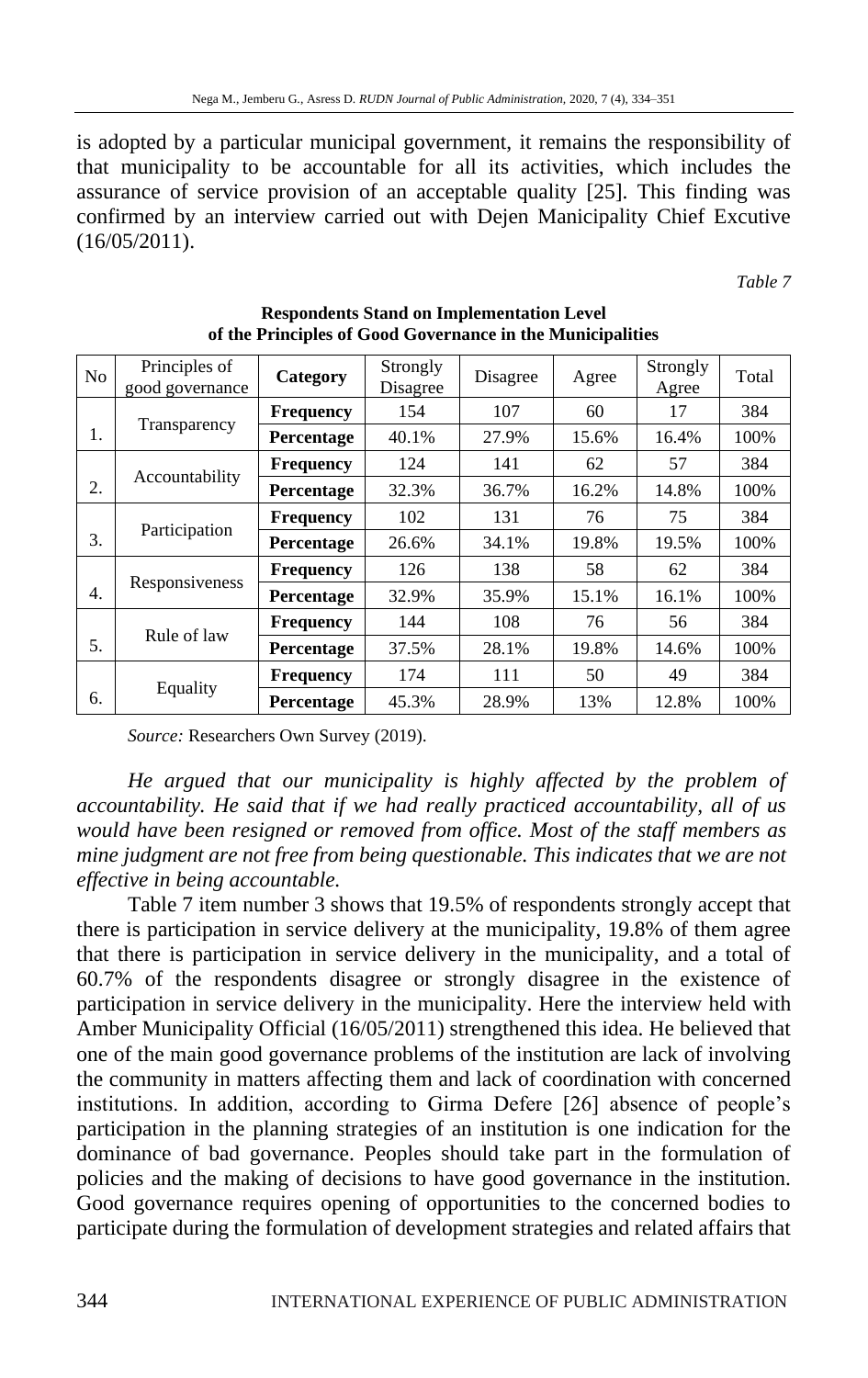directly affects the communities and groups. That is, they should be able to participate in the design and implementation of programmes and projects [27].

Table 7 item number 4 shows that 16.1% of respondents strongly agree that there is responsiveness in service delivery at the municipality, 15.1% of them agree that there is responsiveness in service delivery in the municipality, and overall 68.8 % of the respondents disagree or strongly disagree in the prevalence of responsiveness in service delivery in the municipality. According to an interview conducted with Mankusa Municipality Manager (15/05/2011), he said that the municipality is known by different complaints. The major reason of such kind of complains is inability of the municipality to provide quick response for each case which is related with lack of committed decision making by officials in the municipality which has a great impact on responsiveness. According to Kassahun Yirga [17] absence of immediate solution for customers complaints and delaying the cases of customers will lead them to find solutions to their cases illegally and there by becomes one of the main problem of good governance and thereby puts service delivery at risk.

Table 7 item number 15 shows that 14.6% of respondents strongly believe that there exists rule of law in service delivery at the municipality, 19.8% of them agree that there is rule of law in service delivery in the municipality, and 65.3% of the respondents disagree or strongly disagree in the existence of rule of law in service delivery in the municipality. This finding was also supported by an interview held with Finoteselam Municipality Office Authority (14/05/2011) , he explained that though there are rules and regulations of the municipality they were not fully implemented and exercised. For instance, there are some staffs making favor to someone that provides them money or someone who is their own relative. Generally speaking, he said that the office is open for corruption rather than to serve the customers based on rules and regulations. In addition, according to an interview conducted with Mankusa Municipality Manager (15/05/2011) there were three recorded cases of staff members who were serving without the rules and regulations. These were convicted as practicing corruption and rent seeking so that they were given a written warning. According to the focus group discussants they said that even on the side of service takers there are some who want to maximize their interest and needs by neglecting the rules and regulations of the municipality. Rampant Illegal land grabbing's in the town is one of the manifestations of failure to act in accordance with the rules and regulations of the municipality.

Table 7 item number 6 shows that 12.8% of respondents strongly argue that there is equality in service delivery at the municipality, 13% of them agree that there is equality in service delivery in the municipality, and in sum 74.2% of the respondents disagree or strongly disagree in the prevalence of equality in service delivery in the municipality. This idea was supported by an interview carried out with Amber Municipality Authority (16/05/2011). He said that there is a number of staff who make a different treatment for those customers whom they are very intimate and there by delaying the cases of others. Municipal services must be equitable and accessible for all local residents and must enable all municipalities to achieve and fulfill their objectives and duties [25].

In general, Tuhafeni [14] complement the above findings by arguing that good governance practices couldn't achieve its proposed plans in the deficiency of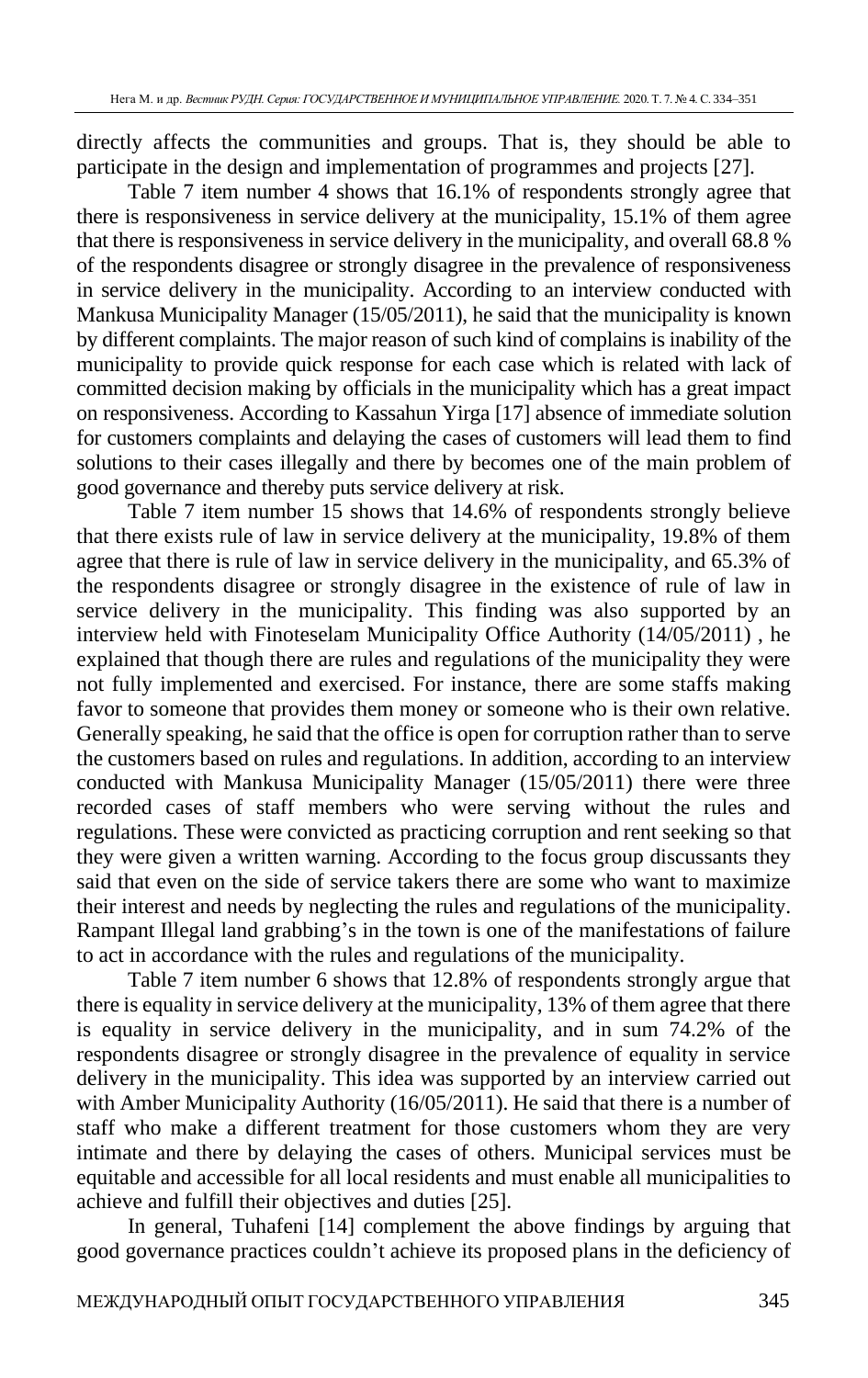democratic values like accountability, rule of law, transparency, integrity and openness active public participation.

*Table 8* 

|  | Respondents Feedback towards the Role of Good Governance in Promoting Service Delivery |
|--|----------------------------------------------------------------------------------------|
|  |                                                                                        |

|                                                                 | Category | No of respondents | <b>Percentage</b> |
|-----------------------------------------------------------------|----------|-------------------|-------------------|
| Do you believe that good                                        | Yes      | 239               | 62.2%             |
| governance can enhance service<br>delivery in the municipality? | No       | 145               | 37.8%             |
|                                                                 | Total    | 384               | 100%              |

*Source:* Researchers Own Survey (2019).

Regarding the role played by good governance in the enhancement of service delivery majority of the respondents that is 62.2% of them considered good governance as having significant role for service delivery and some of the respondents composed of 37.8% undermined the role of good governance in enhancing service delivery. According to Saada [15] good governance is seen as a positive stimulator for the better performance of service delivery. In addition, Tanveer [28] argued that good governance could secure justice, empowerment, employment and efficient service delivery in a country. Finally, all the results from the interview indicate that good governance as an essential element to promote efficient and effective service delivery.

*Table 9* 

|                                                                    | Category | No of respondents | Percentage |
|--------------------------------------------------------------------|----------|-------------------|------------|
| Have you satisfied with the services<br>given by the municipality? | Yes      | 130               | 33.9%      |
|                                                                    | No       | 254               | 66.1%      |
|                                                                    | Total    | 384               | 100%       |
| Do you think that problems related                                 | Yes      | 278               | 72.4%      |
| with service delivery are a result                                 | No       | 106               | 27.6%      |
| of the absence of good governance<br>in the municipality?          | Total    | 384               | 100%       |

**Respondents Feedback towards Good Governance and Service Delivery**

*Source:* Researchers Own Survey (2019).

In relation to satisfaction of service delivery in the municipality by service takers in line with table 9 item number one, 66.1% of the respondents replied that they are not satisfied by the services given in the municipality while the remaining 33.9% are satisfied. Respondents were asked about why they were dissatisfied with service provision in the municipality, so most of them replied that the major cause for their displeasure towards service delivery was the lack of good governance practices in the municipalities. This idea was also supported by an interview result conducted with Bure town complaint handling office authority. *He said that,*

*The municipality has failed to provide service that can fully address the concerns of the customers. If you ask me why, my response is clear, that is, in our municipality the twelve ethical principles are only posted for symbolic value (only*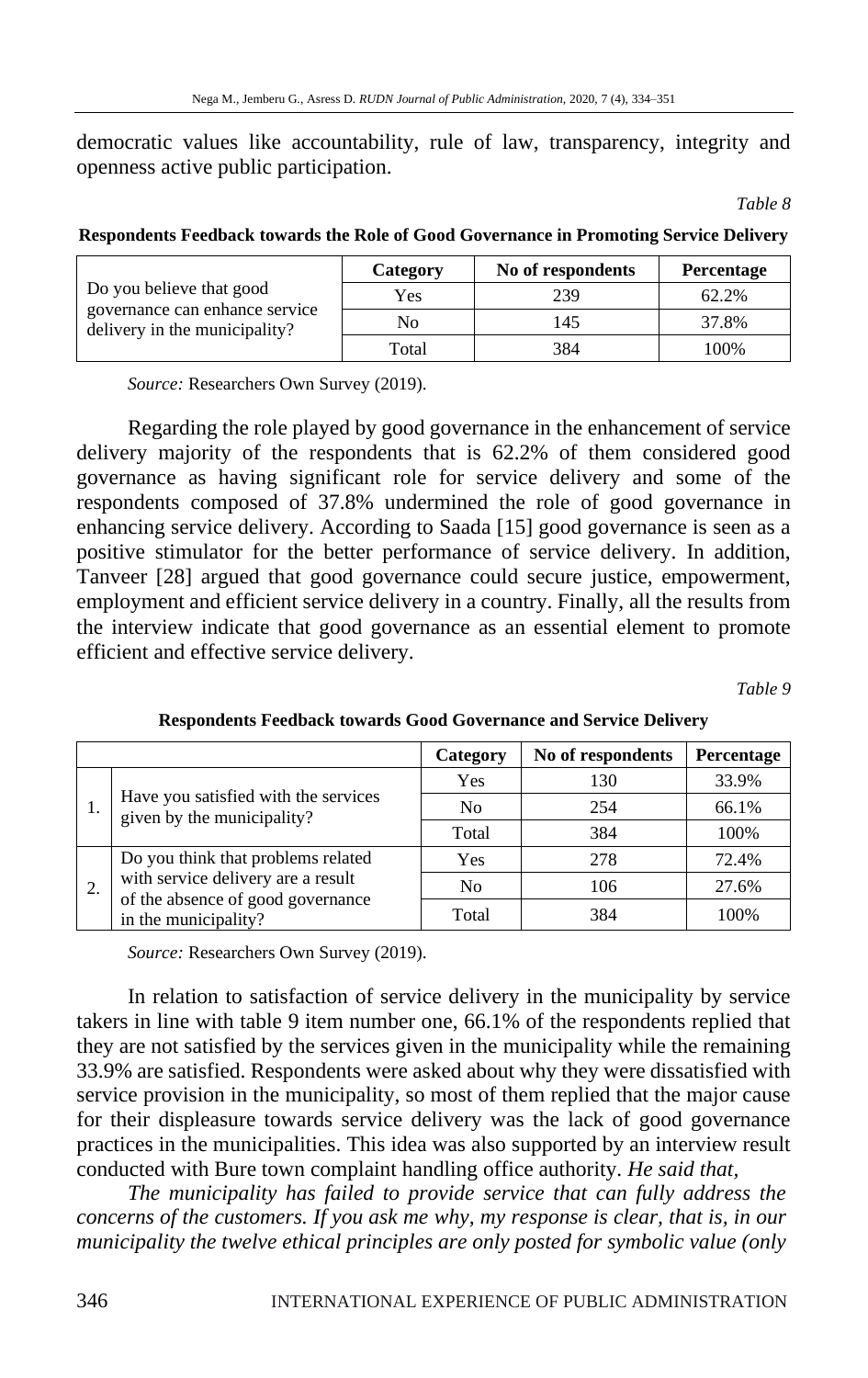## *for formality) with no real application by majority of the staff members. This leads to customers to be disappointed by our service delivery".*

Good governance principles which are complementary elements of ethical values are not fully exercised in most public institutions [29]. The main challenges related to inadequate service delivery and poor governance are; the degree of corruption, institutional capacity constraints relating to appropriate skills and staff, lack of transparency, lack of accountability by councilors and municipal officials, lack of public participation in issues of governance, failure to comply with municipal legislation and other by-laws, failure to prioritize community needs and budgeting processes not aligned, tensions between the political and administrative sections of the municipalities and weak financial viability of the municipalities (FGD result conducted at Bichena in 08/29/2011). Respondents were also asked to mention the responsible factors for the absence of good governance in the municipality, hence they mentioned that the major factors for the absence of good governance in the municipality were lack of qualified human resource, unstable leadership tenure in office(frequent leadership replacements), problems of transparency, corruption, staffs do not respect customers, lack of immediate response for cases, punctuality problem, failure to use digital mechanisms delayed service provision, frequent appointments for a single case, discrepancy in between the staff members, unequal treatment that is prevalence prejudice, lack of integrity, seeking favors, lack of awareness regarding the rules and regulations, not availing in office, decisions are always biased to the rich, service delivery doesn't consider societal needs, failure to make lawful decisions for those who are guilty of illegal activities, inability to involve the society in their affairs, influence that comes from the ruling political party and lack of commitment.

To complement the above findings, one of the interview results which were conducted with Finoteselam Municipality Official (14/05/2011) confirmed that lack of qualified and insufficient human resource as the major impediment of quality service delivery which is a symptom of bad governance. As an example, he said that in the municipality plan implementation, urban greening and development as well as waste disposal which needs a number of personnel's in the field, are run by only a few professionals. According to Gizachew Asrat [18] with a limited skilled human power change in any institution is ridiculous. Good governance will not persist in any institutions unless their exists governance reforms corresponding to the principles of all the theories of governance which embraced in all ramifications, ranging from transparency, justice, accountability, participation of the public, leadership responsibilities, efficiency and effectiveness, freedom and civil liberties, among others. Which generally entails to boom good governance practice in public institutions, service delivery must reflect all the principles of good governance. According to the idea of Mankusa Town Municipality Manager (15/05/2011) regarding why good governance practices have not achieved their goals were lack of community cooperativeness, frequent leadership substitutions, lack of commitment towards ones task, reluctance, rent seeking behaviors of the staff, limited budget given to the municipality couldn't addressed the needs of the society as a whole and specifically the customers.

According to table 9 item number two respondents were asked about whether service delivery is a result of absence of good governance or not. Consequently,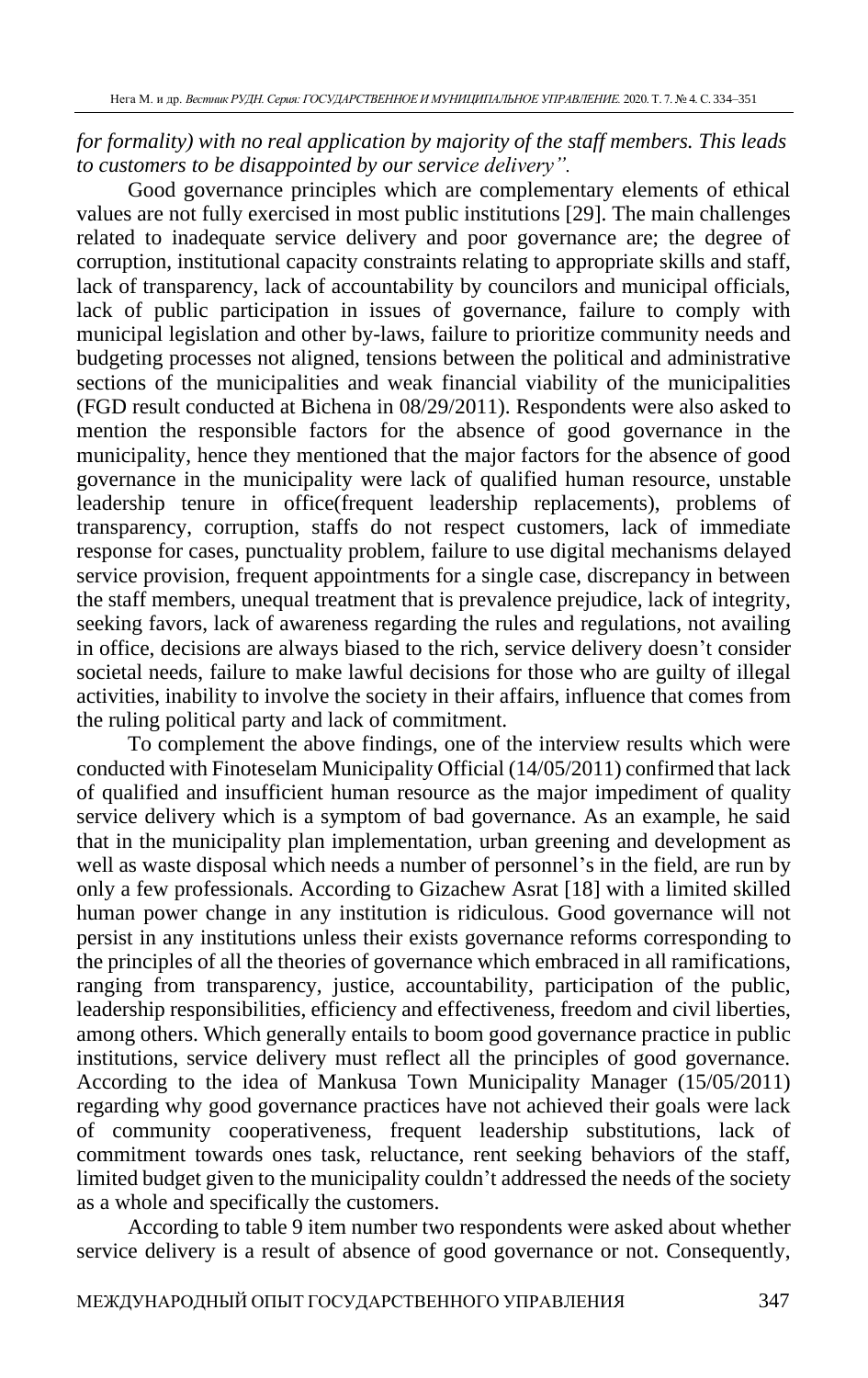72.4% of the respondents replied that problems of service delivery are a result of the absence of good governance and the remaining 27.6% of respondents reacted that problems related to service delivery are not the result of the non-existence of good governance practices. From this we can conclude that the absence of good governance deters service delivery in the municipalities.

## **Conclusions and Recommendations**

## **Conclusions**

The ultimate goal of public institutions is providing service to citizens in an effective way. In addition, the services provided by the institutions are causes of satisfaction and dissatisfaction of service users. But, poor service delivery and the practice of good governance remains an overwhelming challenge in most municipalities. To this end the researchers tried to assess the practice of good governance and service delivery in the municipalities of East and West Gojjam Zones.

As a result, the findings in chapter four reveals that not only lack of understanding rules and regulations by the service users in the municipality but also the service givers also are not able to fully implement rules and regulations of the institution. The customers taking service from the municipality were having bad outlook to the municipality. This bad image towards the institution emanates from frequent leadership change (short tenure of office), inability of the staffs to be benevolently and honestly serve the people. It is obvious that to have good governance an any institution it is believed that its principles or values should be really exercised in the institution. Unfortunately, most of the municipalities were known by bad record of good governance practices. The finding indicates that the reason for such impractical values and principles are failure to appropriately release information's; not involving the people in matters that concerns them; most of the staffs are not accountable for their activities that they are undertaking; service provision is inequitable and inaccessible for all.

The finding also has indicated that the major causes for the dissatisfaction of service delivery in the municipalities were the extremely prominent poor governance practice. The challenges for inadequate service delivery and poor governance(major impediments for quality service delivery) was corruption, skill gaps on the part of service givers and limited human resource, failure to governed by the principles of good governance, inability to comply with municipal legislations and other related rules in the municipalities, weak financial viability(limited budget), and reluctance to prioritize on community needs, unsettled leadership tenure, even unwillingness of the community to cooperate with the municipalities.

### **Recommendations**

To address the problems of municipal service delivery in the study area the researchers suggest the following recommendations.

• The municipalities to minimize complaints from the customers they should organize different occasions to give awareness about the rules and regulations (customer charters) of their institutions. Changes in the mindset, behavior and skills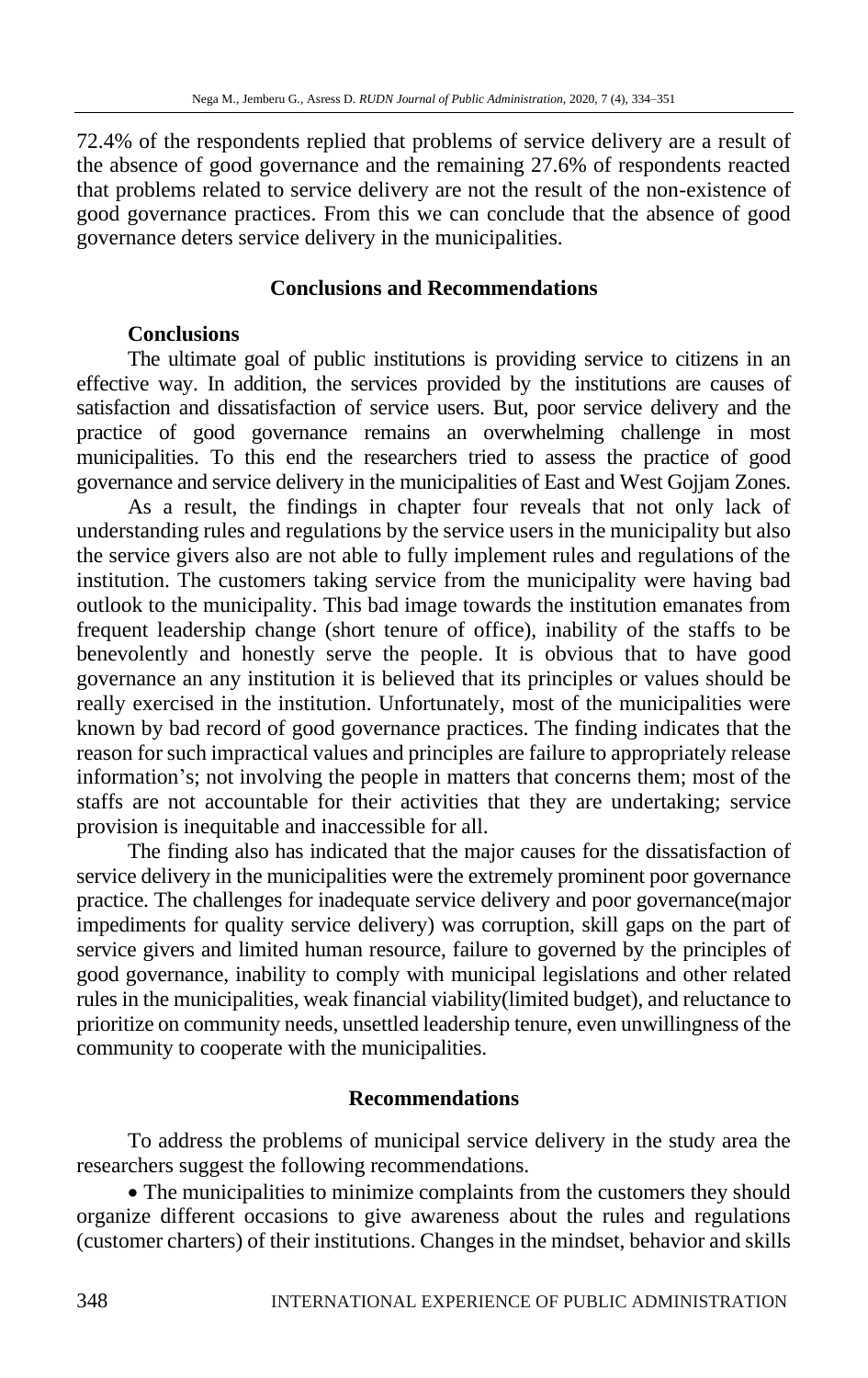require willingness and commitment to continuous learning and capacity to adapt to different circumstances.

• There should be a strict follow up mechanism of the staff of the municipality to check whether the customers are served well or not so that the bad image will be reversed to the better condition.

• To address the law implementation of good governance principles, the municipalities should strictly adhere not on simply posting them on a board, but it is advised to oversee their implementation level.

• To alleviate frequent staff replacement the municipalities should observe its negative impact on service delivery so that they should strive to retain or keep experienced staffs in the municipality.

• The municipalities should constantly monitor citizen's needs and expectations in order to respond to citizen's priorities for service improvement.

• Most of the respondents stated that the municipalities lack skilled human power. To this effect, the municipality should invest in educating manpower.

• The municipalities should build up institutional mechanisms that can allow the public to make direct involvement and disseminate information to the service users in a way that can be easily accessible by everyone.

• To address the challenges of good governance and inadequate service delivery, both municipality officials and the community members should work as much as possible.

### **REFERENCES**

- [1] Aminuzzaman M. Poverty and Governance A Quest Alternative Focus: Bangladesh Test Case. *JOAAG*. 2007; 2: 5–6.
- [2] Graham M. *Governance, Growth and Poverty Reduction. Working paper.* New York: UN; 1999.
- [3] *UNDP. Democratic Governance*. 1997. URL: http://www.iundp.org. Accessed: 03.06.2020.
- [4] World Bank *Sub-Saharan Africa: From Crisis to Sustainable Growth: A Long-Term Perspective Study*. Washington, dc: World Bank; 1989.
- [5] Shimelis K. Democracy and Good Governance Post 1991 in Ethiopia. *International Journal of Political Science and Development*. 2015; 3 (4): 174–182. DOI: 10.14662/ IJPSD2015.026
- [6] Bezabih B. *Service Delivery Policy of the Federal Democratic Republic of Ethiopia: Policy Implementation Challenges and Prospects*. Addis Abeba: Addis Abeba University; 2009.
- [7] Petronella S. Effective Municipal Service Delivery: A Conceptual Model. *International Journal of Economics, Commerce and Management*. 2015; 8: 538–539.
- [8] *Good Governance in the Public Sector – Consultation Draft for an International Framework: Consultation Draft*. New York: IFAC; 2013.
- [9] *Fiscal Year Federal Government Budget Allocation: MOFED Printing Service.* Addis Ababa: Ethiopia; 2008.
- [10] Report on Development Plan of Dangila Town. *National Urban Planning Institute.* Dangila Town: Ethiopia; 2001.
- [11] Geneva: Good Governance Charter. *International Social Security Association*. 2010.
- [12] Magayane A., Mahobe F. *Artisanal and Small-Scale Mining in Tanzania*. Ulaanbaatar: SAM/SDC; 2013.
- [13] Abdullahi B. *Good Governance, Institutions and Service Delivery in Gombe State*. Gombe: Gombe State University; 2017.

МЕЖДУНАРОДНЫЙ ОПЫТ ГОСУДАРСТВЕННОГО УПРАВЛЕНИЯ 349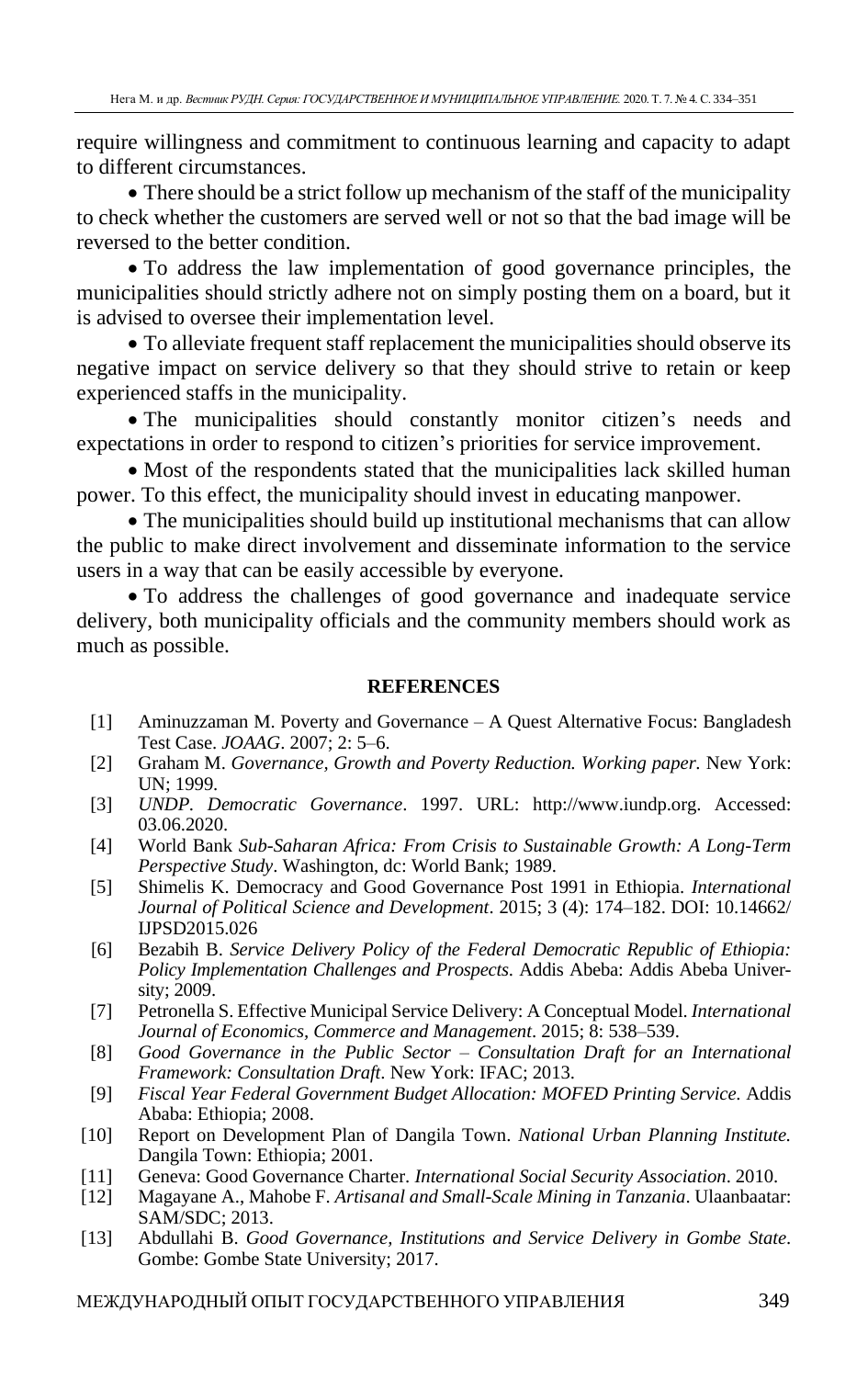- [14] Tuhafeni H. A Perspective on Service Delivery in the Oshana Region of Namibia: Lessons for Governance. *Journal of Public Administration*. 2016; 51 (2): 246.
- [15] Saada A. *The Role of Good Governance Practices in Enhancing Service Delivery in Public Institutions in Tanzania: The Case Study of the Tanzania Electric Supply Company ltd*. Thesis. Tanzania: The Open University of Tanzania; 2017.
- [16] Tadele F. *Public Roads Service Delivery and Governance: The Case of the Benishangul Gumuz Regional State Rural Roads Authority*. 2014. URL: http://hdl.handle.net/2105/ 17450. Accessed: 03.06.2020.
- [17] Kassahun Y. *Assessment of the Prevalence of Good Governance in the Public Sector: The Case of Public Institutions in Debre Birhan Town*. Thesis. Mekelle: MU; 2010.
- [18] Gizachew A. *The Challenges and Opportunities of Local Good Governance in Lumame Town*, *Awabel Woreda, East Gojjam Amhara Region*. Addiss Abeba: Addiss Abeba University; 2014.
- [19] Leedy P. *Practices Research Planning and Design*. New Jersey: Prantice hall; 2001.
- [20] Saunders M. *Research Methods for Business Student*. New York: Prentice Hall; 2009.
- [21] Kothari C. *Research Methodology: Methods and Techniques.* Second edition. New Delhi: New Age International Publishers; 2004.
- [22] Kothari C. *Research Methodology, Methods and Techniques.* New York: Willey eastern ltd; 2006.
- [23] Cochran W. *Sampling Techniques*. Third edition. New York: John Wiley & Sons; 1977.
- [24] Mulat C. *The Significance and Practice of Good Governance in Addis Ababa, Ethiopia: The Case of Bole Sub-city*. Thesis. Delhi: Indira Gandhi National Open University; 2014.
- [25] Bekink B. *Municipal Services and Service Delivery and the Basic Functional Activities of Municipal Governments*. Pretoria: University of Pretoria; 2006.
- [26] Girma D. Civil Service Reforms and Service Delivery: A Case Study of Three Service Providing Public Institutions in Jimma City, South West Ethiopia. *Journal of Good Governance and Sustainable Development in Africa*. 2016; 3: 72–81.
- [27] Good Governance, Aid Modalities and Poverty Reduction: Linkages to the Millennium Development Goals and Implications. *IFAD.* 2003.
- [28] Tanveer A. Good Governance in India: Challenges and Prospects. *Journal of Humanities and Social Science*. 2018; 23: 60–64.
- [29] Mulusew A*. An Assessment of Good Governance in Ethiopian Civil Service: The Case of Ethiopian Ministry of Civil Service*. Thesis. Delhi: Indira Gandhi National Open University; 2013.

#### **Article history:**

The article was submitted on 24.06.2020. The article was accepted on 10.08.2020.

Научная статья

## Надлежащее управление и предоставление услуг на муниципальном уровне в Эфиопии: тематическое исследование восточных и западных зон Годжама в штате Амхара

## **М. Нега, Г. Джемберу, Д. Асресс**

Университет Дебре Маркос *А3, Дебре Маркос, Эфиопия*

**Аннотация.** В статье представлена оценка надлежащего управления и предоставления услуг в восточных и западных зонах Годжам (Эфиопия). Исследование сочетает вероятностные и невероятностные методы выборки участников и простую случайную